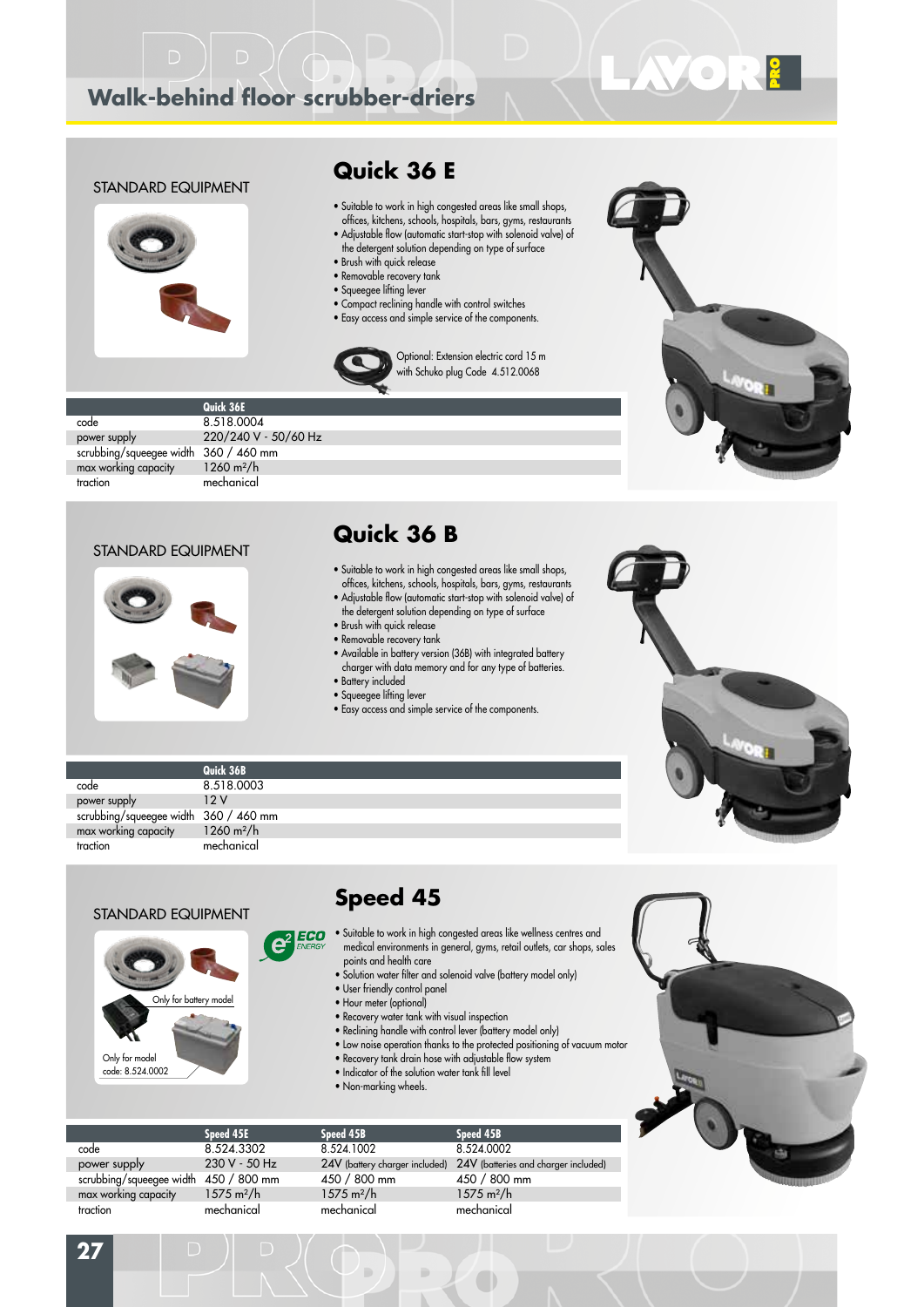# **Walk-behind floor scrubber-driers**

#### STANDARD EQUIPMENT



### **Free Evo 50 E**

- Very compact scrubbing machines suitable to work for the maintenance cleaning of limited-size areas (up to 1.500 m²)
- Control panel with operator presence safety system • Easy access to the battery compartment
- Quick drain and easily inspectable recovery tank
- Non-marking wheels
- Roto-molded polyethylene tanks, shock and acid resistant
- Low noise operation thanks to the protected positioning of vacuum motor.



|                          | <b>Free Evo 50E</b>  |
|--------------------------|----------------------|
| code                     | 8.527.0003           |
| power supply             | 230 V - 50 Hz        |
| scrubbing/squeegee width | 500 / 800 mm         |
| max working capacity     | $2000 \text{ m}^2/h$ |
| traction                 | mechanical           |

#### STANDARD EQUIPMENT



### **Free Evo 50 B**

- Very compact scrubbing machines suitable to work for the maintenance cleaning of limited-size areas (up to 1.500 m<sup>2</sup>)
- Control panel with operator presence safety system • Low level battery indicator: brush/vacuum and traction
- progressive cut off
- Solution water filter and solenoid valve
- Easy access to the battery compartment
- Quick drain and easily inspectable recovery tank
- Non-marking wheels
- Roto-molded polyethylene tanks, shock and acid resistant
- The lower tank also serves as battery compartment

| ELECT |  |
|-------|--|
|       |  |
|       |  |
|       |  |

|                          | Free Evo 50B         | Free Evo 50B                   | Free Evo 50B                                 |
|--------------------------|----------------------|--------------------------------|----------------------------------------------|
| code                     | 8.527.0004           | 8.527.0001                     | 8.527.0010                                   |
| power supply             | 24V                  | 24V (battery charger included) | 24V (batteries and battery charger included) |
| scrubbing/squeegee width | 500 / 800 mm         | 500 / 800 mm                   | 500 / 800 mm                                 |
| max working capacity     | $2000 \text{ m}^2/h$ | $2000 \text{ m}^2/h$           | $2000 \text{ m}^2/h$                         |
| traction                 | mechanical           | mechanical                     | mechanical                                   |
|                          |                      |                                |                                              |

#### STANDARD EQUIPMENT



┍

## **Free Evo 50 BT**

- Very compact scrubbing machines suitable to work for the maintenance cleaning of limited-size areas (up to 1.500 m<sup>2</sup>)
- Control panel with operator presence safety system • Low level battery indicator: brush/vacuum and traction
- 
- progressive cut off • Solution water filter and solenoid valve
- Easy access to the battery compartment
- Quick drain and easily inspectable recovery tank
- Non-marking wheels
- 
- Roto-molded polyethylene tanks, shock and acid resistant • The lower tank also serves as battery compartment
- 

**Free Evo 50BT Free Evo 50BT Free Evo 50BT** code 8.527.0011 8.527.0002 8.527.0012<br>
power supply 24V 24V (battery charger included) 24V (batteries a power supply 24V 24V 24V (battery charger included) 24V (batteries and battery charger included)<br>scrubbing/squeeqee width 500 / 800 mm 500 / 800 mm 500 / 800 mm scrubbing/squeegee width 500 / 800 mm 500 / 800 mm 500 / 800 mm 500 / 800 m $\frac{2500}{100}$  / 800 m<sup>2</sup>/h 300 m<sup>2</sup>/h 500 m<sup>2</sup>/h 500 m<sup>2</sup>/h 500 m<sup>2</sup>/h 500 m<sup>2</sup>/h 500 m<sup>2</sup>/h 500 m<sup>2</sup>/h 500 m<sup>2</sup>/h 500 m<sup>2</sup>/h 500 m<sup>2</sup>/h 500 m<sup>2</sup> max working capacity traction automatic automatic automatic

**With automatic traction**